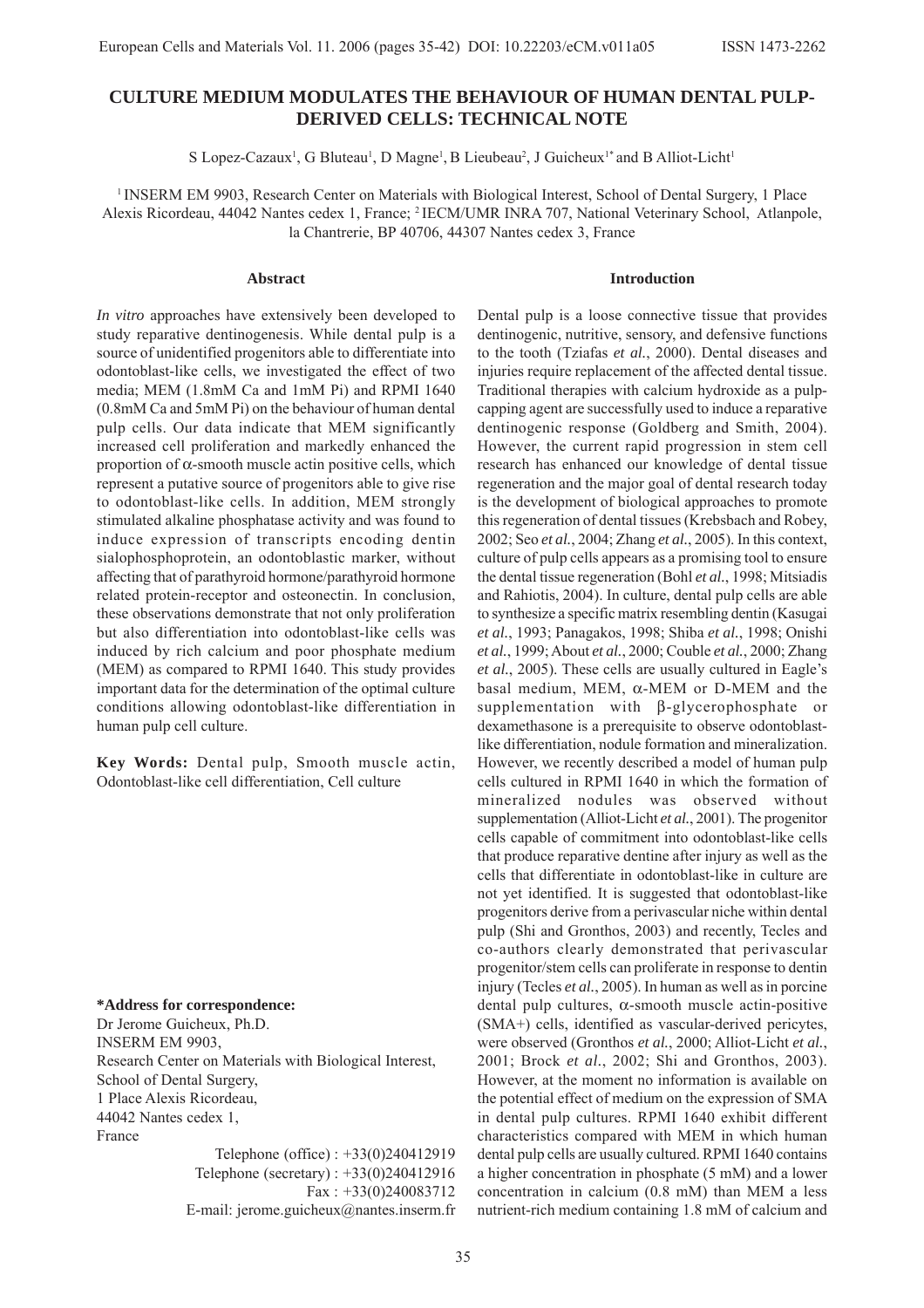1 mM of phosphate. In order to determine the culture conditions, which favour the recruitment, growth and differentiation of odontoblast-like progenitors, we sought to compare MEM and RPMI 1640 media that mainly differ by their ionic concentrations. This set of experiments underlines the importance of the experimental conditions and gains new insight in the behaviour of human dental pulp cells in culture.

#### **Materials and Methods**

## **Materials**

Cell culture plasticware was purchased from Falcon (Becton-Dickinson, Franklin Lakes, NJ) and Corning-Costar (D. Dutscher, Brumath, France). RPMI 1640, MEM, fetal calf serum (FCS), glutamine, antibiotics, trypsin/ ethylene-diamine tetraacetic acid (EDTA), bovine serum albumin (BSA), Trizol® reagent, DNase I and Taq DNA polymerase were obtained from Invitrogen (Cergy-Pontoise, France). Avian myeloblastosis virus-reverse transcriptase (AMV-RT), random hexamers and recombinant ribonuclease inhibitor were purchased from Promega (Charbonnieres les bains, France). All other chemicals were from standard laboratory suppliers and of the highest purity available.

## **Cells isolation and culture**

Human pulp cells were isolated and cultured as previously reported in details (Alliot-Licht *et al.*, 2001). Briefly, human non-erupted third molars were extracted at the root development stage for clinical reasons, under general anaesthesia from healthy young people (14 to 25 years old) who gave their informed consent. The teeth were immediately cracked opened and the coronal pulp tissue was removed, minced into explants  $(\leq 1 \text{ mm}^3)$  and placed in wells containing MEM or RPMI 1640 medium supplemented with 1% glutamine, penicillin/streptomycin (100 IU/ml-100 µg/ml), amphotericin-B (10 µg/ml) and 10 % FCS in a humidified atmosphere of 95 % air and 5 %  $CO<sub>2</sub>$  at 37°C. The standard medium was removed every two days. After one month, and then every 15 days, cells were collected by trypsinization and seeded at a density of 2x104 cells/cm2 in complete medium (RPMI 1640 or MEM). For all sets of experiment, cells were used at the third passage. Data presented herein are representative of experiments with pulp from 9 different donors.

## **Cell proliferation**

The effect of medium on the proliferation of human dental pulp cells was monitored by quantifying DNA synthesis through the incorporation of [3 H] thymidine. Cells were seeded at 30,000 cells per well (24-well plates) and cultured in complete MEM or RPMI 1640 for the indicated times. Four hours prior to assaying, half of the medium was replaced by fresh medium containing [3 H] thymidine (1µCi/ml) (APB, Saclay, France). After rinsing with PBS, cells were fixed for 15 minutes in 95% methanol. Sample were then dehydrated for 5 minutes at 37°C and incubated for one hour in 1ml of NaOH (0.1N). Radioactivity uptake was finally counted in a β-scintillation counter (Beckman,

LS 6 000SC). In order to provide an equivalent ratio of proliferation stimulating factors for each time of the experiment, half of the medium was changed in all other wells. Cell counts were performed after trypsinization with a haemocytometer using the trypan blue exclusion method. Results of cell proliferation were finally expressed as cpm per 1000 cells.

# **Immunofluorescent labeling and flow cytometric analysis**

On day 4 after being seeded on cover glasses, cells were washed twice with PBS, fixed in 4% paraformaldehyde solution for 1 h at 4°C and washed for 20 min in washing buffer (PBS containing 3% BSA). Cells were then incubated for 15 minutes in PBS containing 0.1% Triton X-100 to permeabilize the cell membranes, and for a further 30 min at 37°C with the monoclonal anti-SMA antibody (mouse  $\text{IgG}_{2a}$ ) (Sigma). After rinsing with PBS, cells were incubated for 1h at 37°C with an appropriate FITCconjugated goat anti-mouse IgG antibody (Sigma) and washed extensively with PBS. Negative controls were processed in the same way except that the first antibody was permuted with an isotype-matched negative control antibody  $\text{IgG}_{2a}$  (Sigma). The cover glasses were finally examined under a fluorescent-light microscope (Olympus BX60).

Flow cytometric analysis of SMA expression was carried out on human pulp cells seeded at a density of 106 cells in 75 cm<sup>2</sup> flasks and cultured in complete MEM or RPMI 1640, for 14 days. Cells were released using trypsin/ EDTA, washed in PBS and counted.  $5x10^5$  cells were aliquoted and fixed with paraformaldehyde (4%) for 30 minutes. Cell membranes were permeabilized with triton X-100 (0.025%) for 15 minutes and then rinsed twice with PBS. After blocking with human AB serum (Blood Transfusion Center, University Hospital, Nantes, France) for 15 minutes, cells were incubated consecutively with the same first and second antibodies as those used for immunocytochemistry. Finally, cells were washed twice in PBS on ice and resuspended in 100µl of paraformaldehyde (4%). Analyses of fluorescent cells based on the reading of 5,000 events were performed with a FACScalibur using Cell-Quest software program (Beckton Dickinson, San Diego, Ca). Results were expressed as percentage of SMA positive cells in a typical histogram profile. The regions were set to the reactivity levels obtained with the isotype-matched negative control antibody.

## **Alkaline phosphatase activity (ALP)**

Cells were seeded in 6-well plates at a density of  $10<sup>5</sup>$  cells per well and cultured in complete MEM or RPMI 1640. After 14 days in culture, cell layer was rinsed with PBS, scraped into 1 ml of buffer (10mM Tris-HCl, 5mM  $MgSO<sub>4</sub>$ , 0.1% Triton X100, 0.1%  $\text{NaNO}_3$ ), frozen (-20°C) and thawed 3 times, sonicated for 5 minutes to disrupt cell membranes and centrifuged (4,000g) at 4°C for 15 minutes. ALP activity was determined by the hydrolysis of *p*nitrophenyl phosphate in 2-amino-2-methyl-1-propanol buffer (pH 10.4) at 37°C for 30 minutes. Absorbance at 405 nm was measured with a spectrophotometer (Bio-Rad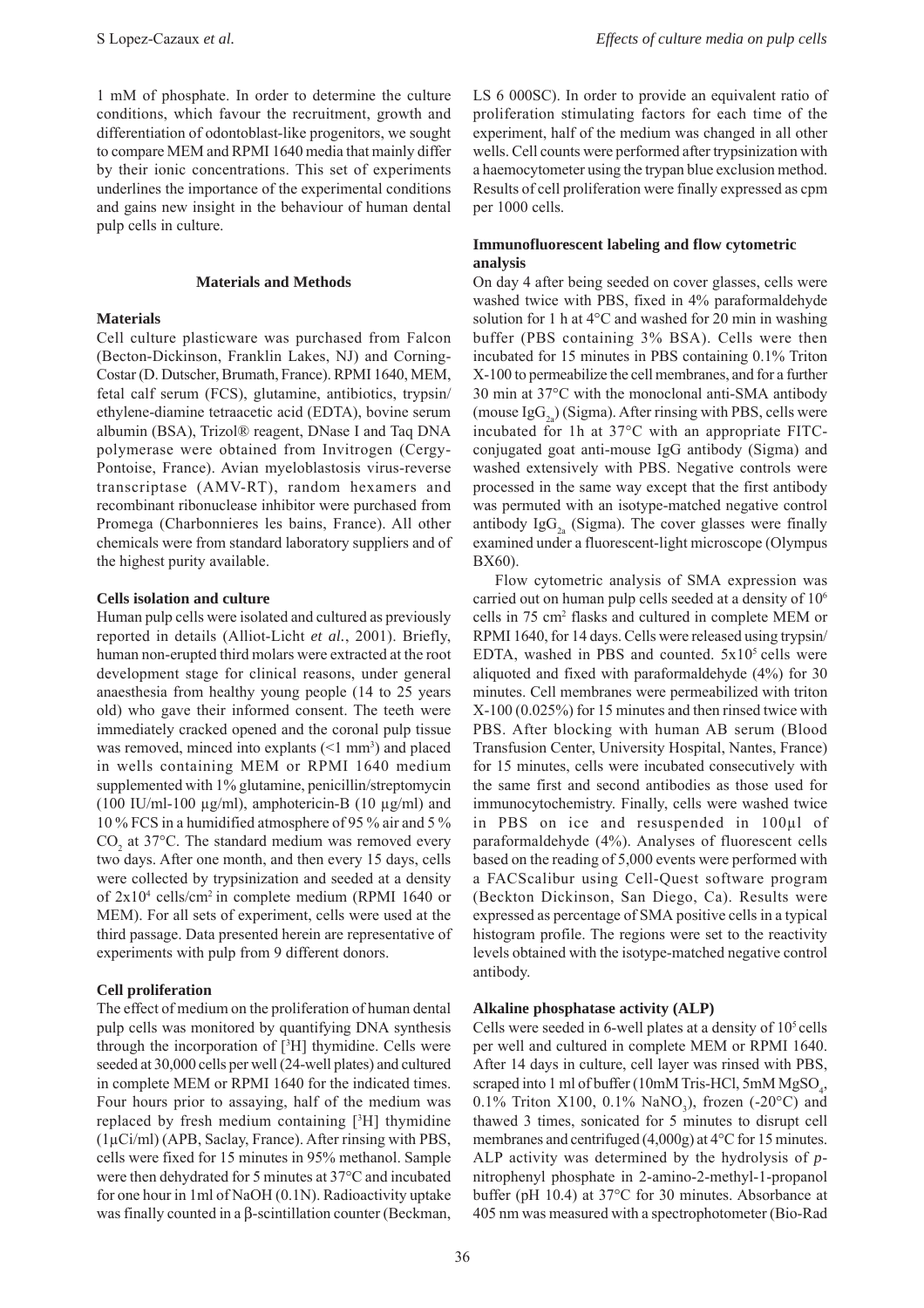

**Figure1:** Morphology of human dental pulp cells maintained in RPMI 1640 (A, C) or MEM (B, D) for 20 days (A, B) and 30 days (C, D) as described in Materials and Methods. Standard phase contrast photomicrographs illustrate the various cellular features, i.e. cell retraction with a hill-and-valley organization (A, B) and multicellular nodules (C, D). Bar =  $100 \mu m$ .

3550 microplate Reader).

ALP activity was corrected for the total protein content (determined by the Bradford method using BSA as a standard) and was expressed as nMoles of paranitrophenol/ min/mg of protein.

## **Total RNA isolation**

The expression of various dentin and bone related transcripts were assessed by reverse transcriptionpolymerase chain reaction (RT-PCR). Total RNA was extracted from human pulp cells seeded in 25 cm<sup>2</sup> flasks. After 14 days in culture, media (MEM or RPMI 1640) were removed. The cell layers were rinsed with RNase free PBS and stored at -80°C. Total RNA was extracted using Trizol according to the manufacturer's instructions. Briefly, lysis of the cells in Trizol was followed by centrifugation at  $12,000$  g,  $4^{\circ}$ C for 15 minutes in the presence of chloroform. The upper aqueous phase was collected and the RNA was precipitated by addition of isopropanol and centrifugation at 12,000 g, 4°C for 10 minutes. RNA pellets were washed with cold 75% ethanol, dried, reconstituted with sterile water, and quantified by spectrometry.

#### **RT-PCR**

After DNase I digestion, RNA samples (2µg) were reverse transcribed using AMV-RT and random hexamers in a total volume of 30 µl. Template cDNAs (2.5µl) were then amplified in a typical PCR reaction: 2.5µl buffer 10x (20 mM Tris-HCl (pH 8.4), 50 mM KCl), 1 µM of the respective primers, 200 µM dNTP and 2.5 units of Taq DNA polymerase. RNA samples that had not been reversetranscribed were included to check for the absence of DNA contamination. Primers sequences for PTH/PTHrpreceptor (PTH/PTHrpR) (Stewart *et al.*, 1999), osteonectin (ON) (Gronthos *et al.*, 1999), dentin sialophosphoprotein (DSPP) (Papagerakis *et al.*, 2002) and glyceraldehyde phosphate dehydrogenase (GAPDH) (Bluteau *et al.*, 1999) and annealing temperatures are detailed in table 1. Amplifications were carried out in an Eppendorf master cycler (VWR, Brumath, France) under the following conditions: denaturation for 3 minutes at 95°C followed by cycles of 20s denaturation at  $94^{\circ}$  C, 20s annealing at the primer specific temperature and  $10s$  elongation at  $72^{\circ}$ C.

## **Statistical analysis**

Data are from one representative experiment out of three performed with similar results. Results are expressed as mean  $\pm$  SEM of triplicate determinations. Comparative studies of means were performed using one way analysis of variance followed by a post-hoc test (Fisher's projected least significant difference) with a statistical significance at *p*<0.05.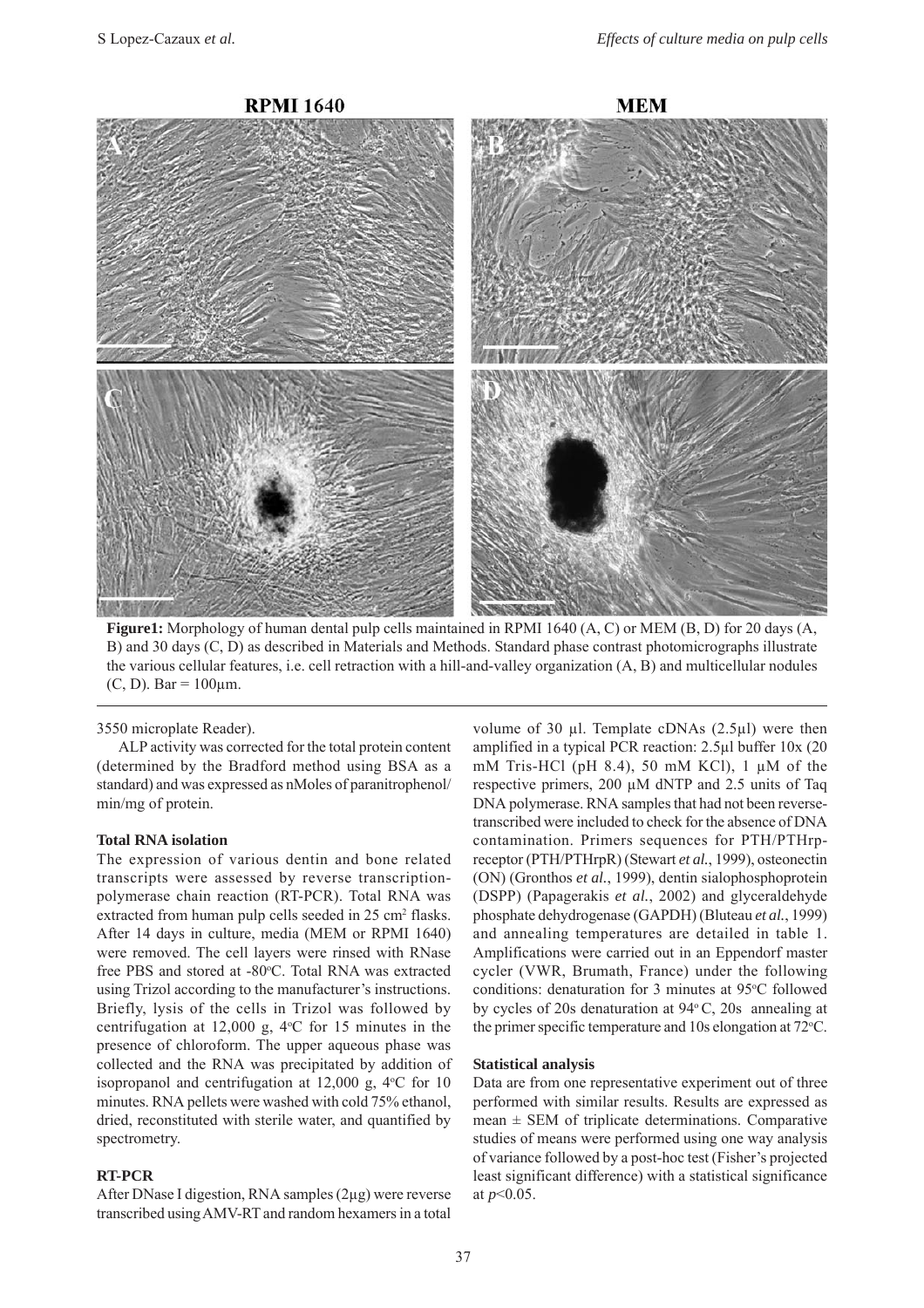

**Figure.2**: Effect of media on human dental pulp cell proliferation. Cells were cultured in RPMI 1640 or MEM for the indicated times and analyses were performed as described in *Materials and Methods*. [3 H] thymidine incorporation have been standardized to cell numbers (cpm/1000 cells). Results are expressed as mean +/- SEM of triplicate determination. Results of one representative experiment are shown;  $_{*}p < 0.05$  and  $_{**}p < 0.01$  as compared to RPMI 1640.



Figure 3: Effect of media on the number of SMA+ cells in human dental pulp cultures after 14 days in RPMI 1640 or MEM. (A) Flow cytometric data are shown as typical histograms of fluorescence intensity following labeling of cells with SMA (dark line) or an isotype matched control antibody (gray line). The bars defining the SMA+ cells were set on each histogram. The percentage of SMA-labeled cells is given in each condition. Results from one representative experiment are shown. FL1-H = fluorescence intensity. (B) Quantitative analysis of SMA positive cells. Data obtained with three different donors are presented. (C) a-smooth muscle actin (SMA) feature in human dental pulp cells. Cells were cultured for 4 days in RPMI 1640 or MEM prior to immunostaining as described in *Materials and Methods*. Bar = 25µm.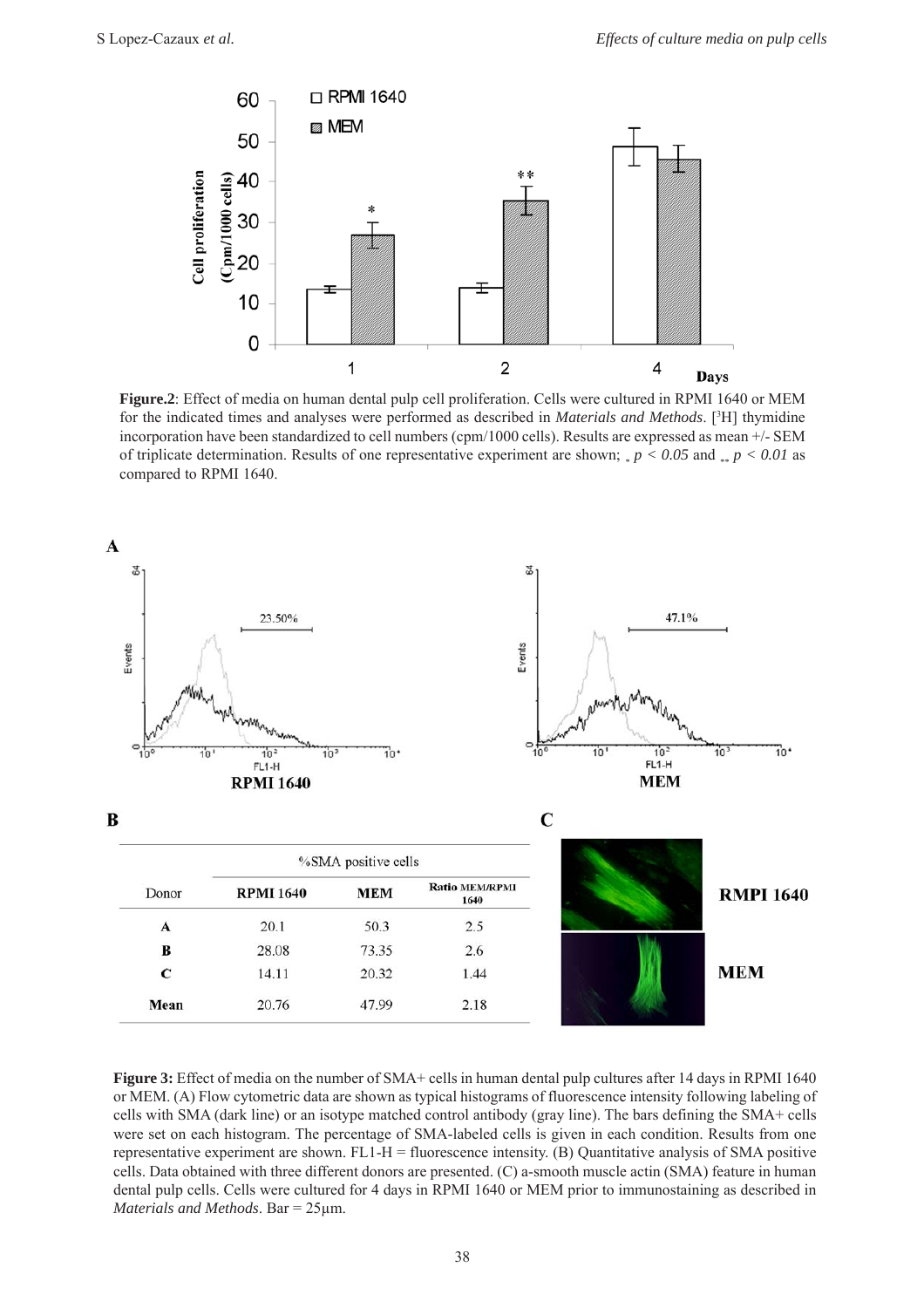

**Figure 4:** Effect of media on ALP activity and expression of related transcripts in human dental pulp cells. **A**: ALP activity. Cells were cultured with RPMI 1640 or MEM for 14 days as described in *Materials and Methods*. Experiments were done in triplicate and results are expressed as mean +/- SEM *(\* p<0.05* as compared to RPMI 1640). **B**: Expression of parathyroid hormone/parathyroid hormone-related protein-receptor (PTH/PTHrp-R), osteonectin (ON), and dentin sialophosphoprotein (DSPP) transcripts in human dental pulp cells. Cells were cultured for 14 days with RPMI 1640 or MEM, prior to RT-PCR analysis as described in *Materials and Methods*. A representative agarose gel is shown.

# **Results**

## **Human pulp cells in culture**

Cells growing in both media (MEM and RPMI 1640) presented a similar morphology. Cell retractions forming distinct hill-and-valley-type of morphology (Fig. 1A, B) and multicellular foci or nodules (Fig. 1C, D) were observed. This cellular organization was previously described in cultures of microvascular pericytes (Proudfoot *et al.*, 1998).

#### **Effect of media on cell proliferation**

Results concerning the rate of [3 H] thymidine incorporation in human pulp cells cultured with MEM or RPMI 1640 are shown in figure 2. Thymidine incorporation was significantly higher in MEM than in RPMI 1640 after one and two days in culture, i.e. 2 and 2.5-fold increase, respectively.

## **Effect of media on the percentage of SMA+ cells**

The SMA+ cells are considered as a possible source of odontoblast-like cells (Miura *et al.*, 2003; Shi and Gronthos, 2003). To investigate the effects of media on this pericyte marker, we assessed the number of SMA+ cells in our two culture conditions by flow cytometry. A typical histogram of one representative donor is shown in Fig 3A. Values obtained from three donors are presented in Fig 3B. For statistical analysis, values obtained with RPMI 1640 were standardized to 100% and compared with respective MEM conditions. Our results indicate that MEM induced a significant 2-fold increase  $(p<0.05)$  in the percentage of SMA+ cells compared to RPMI 1640 (Fig. 3B). Immunofluorescent staining confirmed the presence of SMA+ cells when human dental pulp cells were cultured in MEM as well as in RPMI 1640 (Fig. 3C).

# **Effect of media on cell differentiation**

The increase in ALP activity is a common feature of osteoblastic and odontoblastic differentiation. ALP activity in human dental pulp cells was markedly stimulated by MEM. A two-fold increase was observed after 14 days as compared to culture in RPMI 1640 (Fig. 4A).

To strengthen the above data, we analyzed the effects of media on the steady-state level of mRNA encoding various osteo/odontoblastic markers (PTH/PTHrpreceptor, ON, and DSPP) (Fig. 4B). Human dental pulp cells were found to express mRNAs encoding PTH/PTHrp receptor and ON in the two culture conditions. While expression of these two markers remained unchanged, we found that MEM induced expression of DSPP (Fig. 4B). This result strongly suggests that MEM promoted differentiation of at least one unidentified subpopulation of dental pulp cells towards an odontoblastic phenotype. GAPDH was used as an internal control and remained unchanged.

## **Discussion**

Engineering oral tissues using dental pulp cells is viewed as having promising clinical potential and could provide an alternative to the traditional therapy (Bohl *et al.*, 1998; Gronthos *et al.*, 2000; Murray *et al.*, 2002; Zhang *et al.*, 2005). Indeed, dental pulp stem cells obtained from third molar or from exfoliated deciduous teeth were identified by their capacity to form clonogenic cell clusters (colonyforming units fibroblasts; CFU-F) and to differentiate into various cell types, including but not limited to osteoblasts/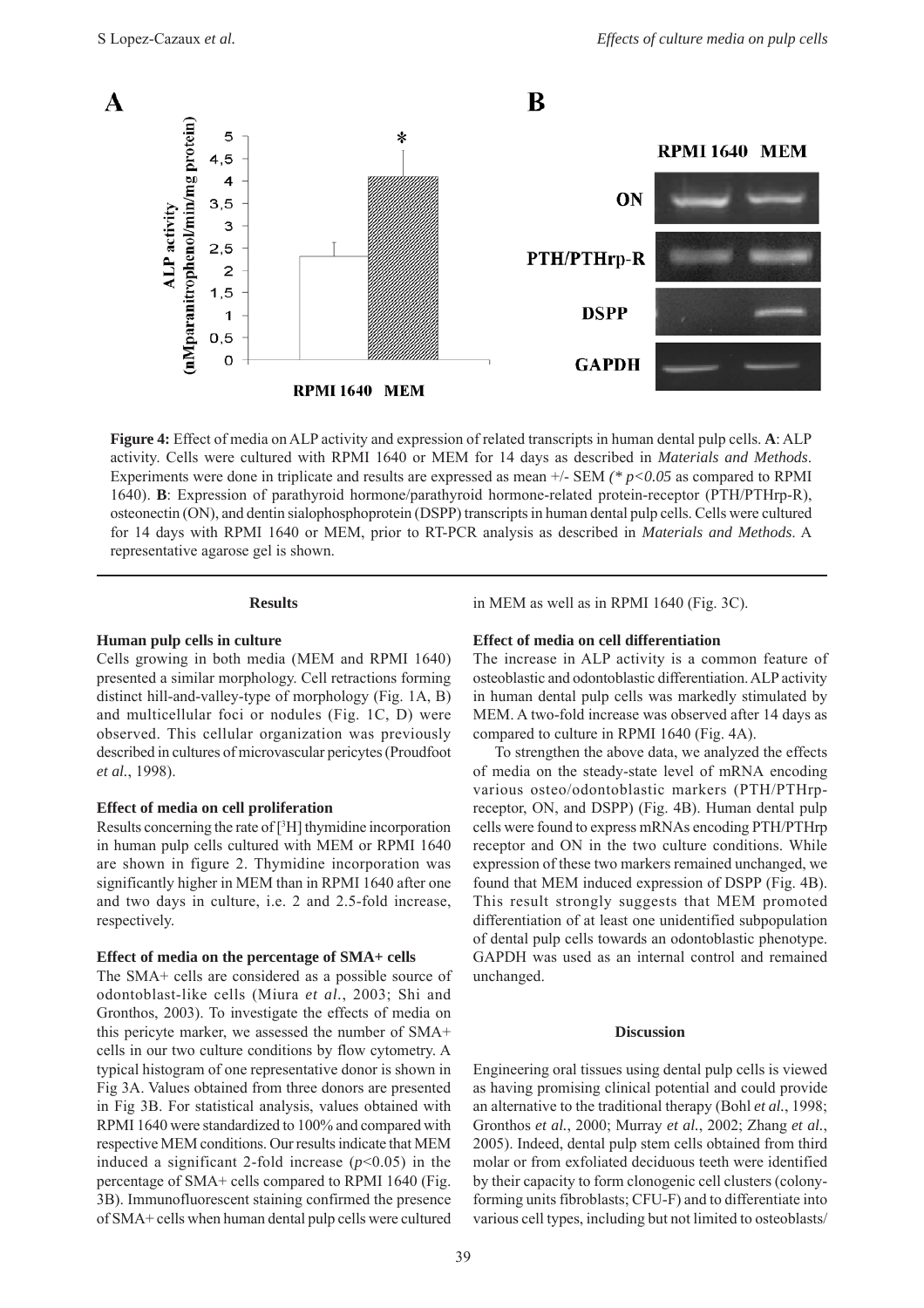odontoblasts, adipocytes and neural cells (Gronthos *et al.*, 2000; Shi *et al.*, 2001; Gronthos *et al.*, 2002; Krebsbach and Robey, 2002; Miura *et al.*, 2003). When dental pulp stem cells are mixed with calcium phosphate scaffolds and transplanted subcutaneously into immunocompromised mice, they formed dentin/pulp complex (Gronthos *et al.*, 2002; Batouli *et al.*, 2003; Miura *et al.*, 2003). Rat dental pulp cell populations containing stem cells exhibit the ability to differentiate into odontoblast-like cells in cultured and Zhang and co-authors revealed that this odontogenic properties is not altered when cells are cultured on threedimensional calcium phosphate as well as titanium scaffold (Zhang *et al.*, 2005). In this context, we aimed at determining which medium could favour growth and differentiation of odontoblast-like progenitors in human dental pulp cultures.

Because it was described that the medium can influence the cell population in cultures of bovine pulp cells (Nakashima, 1991), we firstly sought to investigate the effects of two different media (MEM and RPMI 1640) on cellular morphology and nodule formation. Interestingly, cells derived from human dental pulp exhibited comparable morphological features and nodules were observed in both media. In addition, based on the rate of <sup>3</sup>[H] thymidine incorporation, our results indicate that MEM is more potent in stimulating cell proliferation than RPMI 1640. One of the main differences between MEM and RPMI 1640 is their relative calcium and phosphate contents. In this range of ionic concentration, a recent study indicates that a gradual increase (0-4mM) in calcium concentration promotes osteoblastic cell proliferation (Maeno *et al.*, 2005). In view of this above mentioned study, it is reasonable to speculate that the higher concentration of calcium in MEM could favour dental pulp cell proliferation. At all events, our results are in agreement with a comparative study dealing with the effects of various media on bovine dental pulp cells (Nakashima, 1991).

Dental pulp cultures containing stem cells were found to express CD146 a marker of smooth muscle cells, endothelial cells and pericytes, implying that these cells may have originated from a perivascular microenvironment (Miura *et al.*, 2003; Shi and Gronthos, 2003). In addition, transplantation of CD146 positive specific population isolated from dental pulp stem cells into immunocompromised mice, allow the formation of dentin and pulp tissue (Shi and Gronthos, 2003). The finding of this study defines distinct primitive stem cell populations associated with the blood vessels of pulp tissue that express CD146 with preodontogenic potential (Shi and Gronthos, 2003). Interestingly, 85% of the isolated CD146 positive cells express a-smooth muscle actin (SMA) (Shi and Gronthos, 2003). The presence of SMA positive cells was previously described in porcine dental pulp cultures (Brock *et al.*, 2002) and in dental human pulp cultures (Gronthos *et al.*, 2000; Alliot-Licht *et al.*, 2001; Alliot-Licht *et al.*, 2005). While RPMI 1640 affects cell growth to a lesser extent than MEM, it has been successfully used for the culture of human pulp cells (Alliot-Licht *et al.*, 2001). For that reason, we next explored the effects of media on the proportion of cells expressing SMA. As previously reported (Alliot-Licht *et al.*, 2001; Alliot-Licht *et al.*, 2005),

we evidenced SMA+ cells in human pulp cultures with RPMI 1640. Moreover, the presence of SMA+ cells in cultures with MEM was not surprising because SMA+ cells were recently reported in human pulp cells cultured in  $\alpha$ -MEM (Gronthos *et al.*, 2000) and in porcine dental pulp cells cultured in DMEM F12 medium (Brock *et al.*, 2002). Interestingly, in our model of human dental pulp culture that contains cells at various stages of differentiation (Alliot-Licht *et al.*, 2005), our results demonstrated that a calcium-rich and phosphate-poor medium (MEM) supports recruitment and/or proliferation of SMA+ cells in human dental pulp cultures. This data therefore appears in agreement with previous reports, which showed that MEM could be successfully employed in culture of cells expressing smooth muscle cell markers (pericytes or calcifying vascular cells). Indeed, these cells routinely cultured in MEM spontaneously formed multicellular nodules that mineralized without exogenous factors (Schor *et al.*, 1995; Proudfoot *et al.*, 1998; Canfield *et al.*, 2000). However, in order to explain the lower proportion of SMA+ cells in RPMI 1640 medium, we can hypothesize that the high phosphate concentration (5mM) had induced a phenotypic transition characterized by a loss of  $\alpha$ -smooth muscle actin as previously described in bovine aortic smooth muscle cells (Steitz *et al.*, 2001).

To investigate whether media may affect cellular differentiation, we next assessed alkaline phosphatase activity. This enzyme is widely used as a marker of calcified tissue derived cells such as odontoblasts (Goseki *et al.*, 1990; Onishi *et al.*, 1999). Our results demonstrated that MEM induces a higher ALP activity compared to RPMI 1640. Because at day 14, the amount of total proteins was not different between both conditions (data not shown), the variation noted in ALP activity is likely to be related to the specific activity of this enzyme. The elevated concentration of calcium in MEM medium could be responsible for this enhancement of ALP activity. Although a previous study in bone cells evidenced an increase in ALP activity in a low-calcium environment (Yoshimura *et al.*, 1996), an up-regulation of the numbers of ALPpositive colonies was recently reported with the gradual increase in calcium concentration (0-4mM) in osteoblastic cells (Maeno *et al.*, 2005). In light of these diverging results, a specific study related to the effects of calcium and/or phosphate on human dental pulp cells is needed to gain new insights into the mechanism by which MEM favors proliferation and cellular differentiation in culture. Nevertheless, adding phosphate in MEM in the ratio which is present in RPMI 1640 and conversely, could induce a spontaneous mineral precipitation as previously described (Khouja *et al.*, 1990).

To find out whether enhancement of ALP activity in MEM culture is related to the stimulation of osteoblastic or odontoblastic differentiation, we investigated the expression of genes coding for other markers of the osteoblastic or odontoblastic phenotype. In both media, RT-PCR analysis evidenced expression of cellular markers of osteo and/or odontoblastic lineage, namely, osteonectin and PTH/PTHrp-receptor. Our experiment evidenced that the steady state level of transcripts encoding the previously mentioned markers was not influenced by the medium.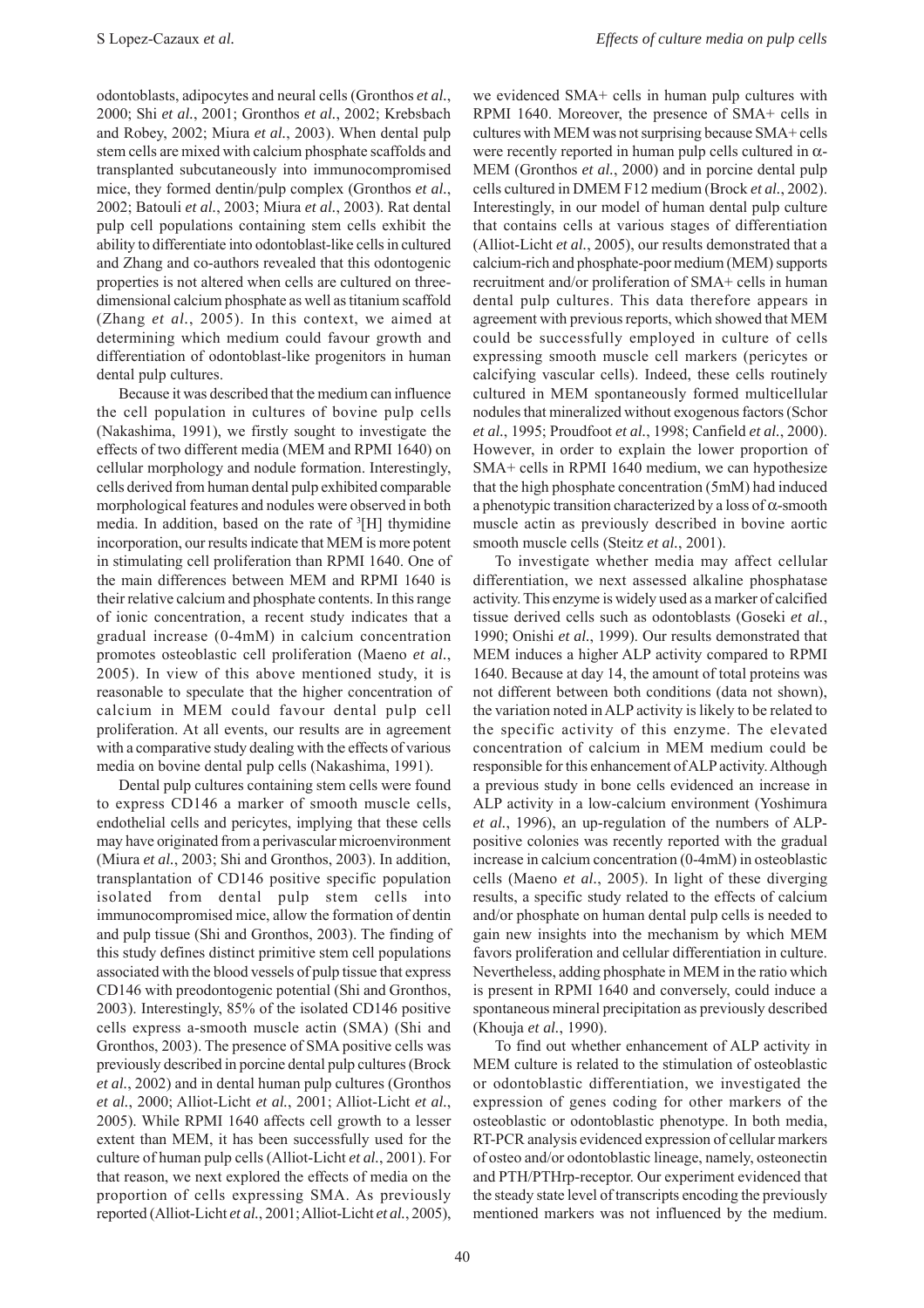Although DSPP was described in bone and enamel (Qin *et al.*, 2002), it remains one of the most widely used odontoblastic marker (D'Souza *et al.*, 1997; Couble *et al.*, 2000; Gronthos *et al.*, 2000; Shi *et al.*, 2001; Miura *et al.*, 2003; Zhang *et al.*, 2005). Interestingly, DSPP mRNA expression was observed in MEM culture whereas, like in our previous report (Alliot-Licht *et al.*, 2005), the expression of DSPP was not detected when dental pulp cells were cultured in RPMI 1640. In light of these data, one can assume that MEM is able to promote odontoblastic differentiation of precursors present in human pulp cultures without an exogenous phosphate source or dexamethasone.

In conclusion, this study demonstrates that cell culture medium modulates human pulp cell behaviour. In view of our results and as compared to RPMI 1640, MEM has proved to be the more potent culture medium in terms of cellular proliferation, percentage of SMA+ cells and odontoblast-like differentiation. The main difference between these media is their calcium/phosphate contents. Consequently, because these ions are released during dentin injury or when calcium hydroxide is applied on pulp tissue (Kardos *et al.*, 1998), it could be of interest to further investigate their specific effects on cells derived from human dental pulp.

## **Acknowledgments**

Authors gratefully acknowledge Isabelle Barbieu for technical assistance, Paul Pilet for helpful suggestion, and Isabelle Brisson for critical reading of the manuscript. This work was supported by grants from "Institut Français pour la Recherche Odontologique" (B. Alliot-Licht) and INSERM EM 9903 (J. Guicheux).

#### **References**

About I, Bottero MJ, de Denato P, Camps J, Franquin JC, Mitsiadis TA (2000) Human dentin production *in vitro*. Exp Cell Res **258**: 33-41.

Alliot-Licht B, Bluteau G, Magne D, Lopez-Cazaux S, Lieubeau B, Daculsi G, Guicheux J (2005) Dexamethasone stimulates differentiation of odontoblast-like cells in human dental pulp cultures. Cell Tissue Res **321**: 391-400.

Alliot-Licht B, Hurtrel D, Gregoire M (2001) Characterization of alpha-smooth muscle actin positive cells in mineralized human dental pulp cultures. Arch Oral Biol **46**: 221-228.

Batouli S, Miura M, Brahim J, Tsutsui TW, Fisher LW, Gronthos S, Robey PG, Shi S (2003) Comparison of Stemcell-mediated Osteogenesis and Dentinogenesis. J Dent Res **82**: 976-981.

Bluteau G, Labourdette L, Ronziere M, Conrozier T, Mathieu P, Herbage D, Mallein-Gerin F (1999) Type X collagen in rabbit and human meniscus. Osteoarthritis Cartilage **7**: 498-501.

Bohl KS, Shon J, Rutherford B, Mooney DJ (1998) Role of synthetic extracellular matrix in development of engineered dental pulp. J Biomater Sci Polym Ed **9**: 749- 764.

Brock DP, Marty-Roix R, Spector M (2002) Alphasmooth-muscle actin in and contraction of porcine dental pulp cells. J Dent Res **81**: 203-208.

Canfield AE, Doherty MJ, Wood AC, Farrington C, Ashton B, Begum N, Harvey B, Poole A, Grant ME, Boot-Handford RP (2000) Role of pericytes in vascular calcification: a review. Z Kardiol **89**: 20-27.

Couble ML, Farges JC, Bleicher F, Perrat-Mabillon B, Boudeulle M, Magloire H (2000) Odontoblast differentiation of human dental pulp cells in explant cultures. Calcif Tissue Int **66**: 129-138.

D'Souza RN, Cavender A, Sunavala G, Alvarez J, Ohshima T, Kulkarni AB, MacDougall M (1997) Gene expression patterns of murine dentin matrix protein 1 (Dmp1) and dentin sialophosphoprotein (DSPP) suggest distinct developmental functions *in vivo*. J Bone Miner Res **12**: 2040-2049.

Goldberg M, Smith AJ (2004) Cells and extracellular matrices of dentin and pulp/ a biological basis for repair and tissue engineering. Crit Rev Oral Biol Med **15**: 13-27.

Goseki M, Oida S, Nifuji A, Sasaki S (1990) Properties of alkaline phosphatase of the human dental pulp. J Dent Res **69**: 909-912.

Gronthos S, Brahim J, Li W, Fisher LW, Cherman N, Boyde A, DenBesten P, Robey PG, Shi S (2002) Stem cell properties of human dental pulp stem cells. J Dent Res **81**: 531-535.

Gronthos S, Mankani M, Brahim J, Robey PG, Shi S (2000) Postnatal human dental pulp stem cells (DPSCs) *in vitro* and *in vivo*. Proc Natl Acad Sci USA **97**: 13625- 13630.

Gronthos S, Zannettino AC, Graves SE, Ohta S, Hay SJ, Simmons PJ (1999) Differential cell surface expression of the STRO-1 and alkaline phosphatase antigens on discrete developmental stages in primary cultures of human bone cells. J Bone Miner Res **14**: 47-56.

Kardos TB, Hunter AR, Hanlin SM, Kirk EE (1998) Odontoblast differentiation: a response to environmental calcium? Endod Dent Traumatol **14**: 105-111.

Kasugai S, Shibata S, Suzuki S, Susami T, Ogura H (1993) Characterization of a system of mineralized-tissue formation by rat dental pulp cells in culture. Arch Oral Biol **38**: 769-777.

Khouja HI, Bevington A, Kemp GJ, Russell RG (1990) Calcium and orthophosphate deposits *in vitro* do not imply osteoblast-mediated mineralization: mineralization by betaglycerophosphate in the absence of osteoblasts. Bone **11**: 385-391.

Krebsbach PH, Robey PG (2002) Dental and skeletal stem cells: potential cellular therapeutics for craniofacial regeneration. J Dent Educ **66**: 766-773.

Maeno S, Niki Y, Matsumoto H, Morioka H, Yatabe T, Funayama A, Toyama Y, Taguchi T, Tanaka J (2005) The effect of calcium ion concentration on osteoblast viability, proliferation and differentiation in monolayer and 3D culture. Biomaterials **26**: 4847-4855.

Mitsiadis TA, Rahiotis C (2004) Parallels between tooth development and repair: conserved molecular mechanisms following carious and dental injury. J Dent Res **83**: 896- 902.